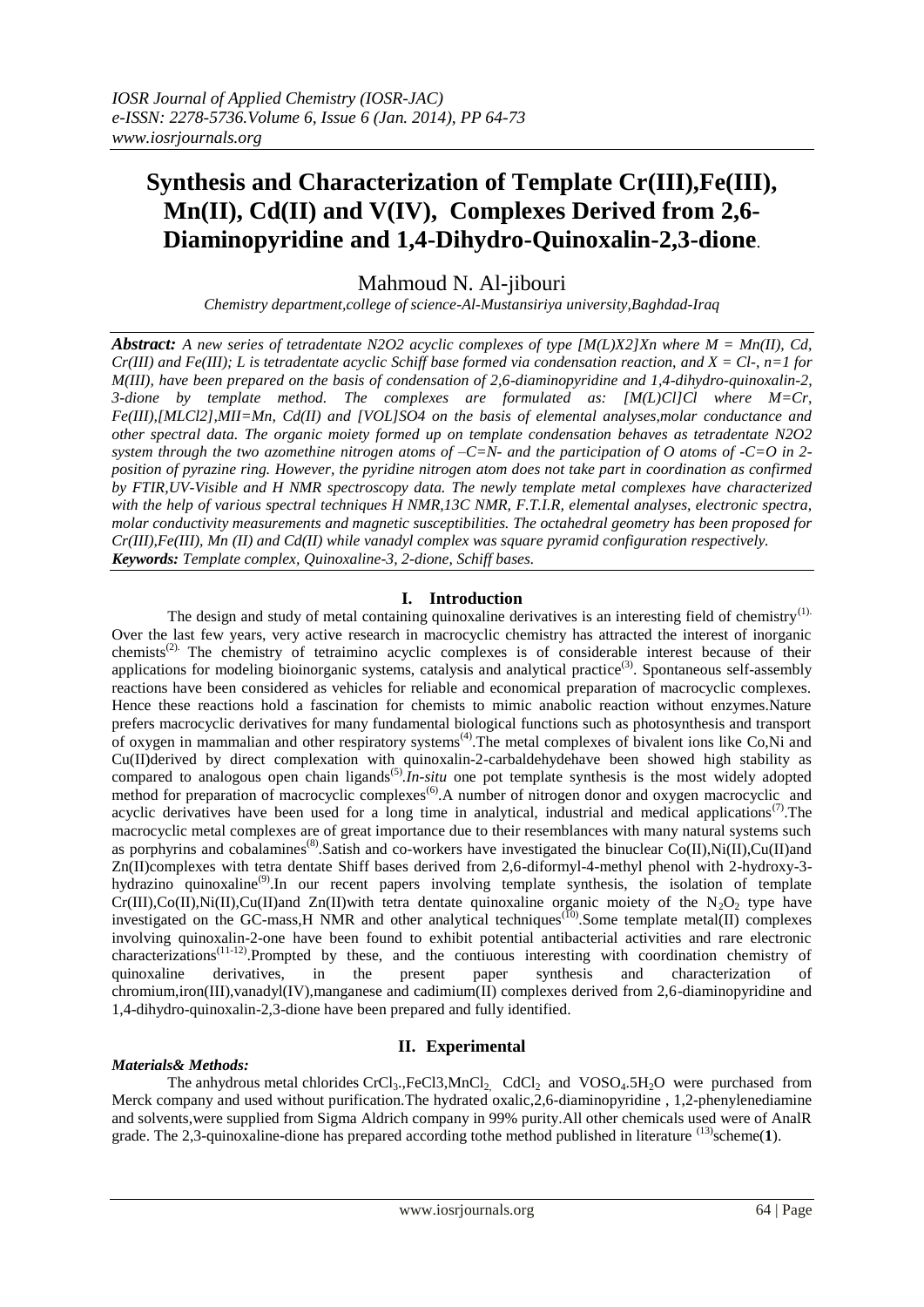

Scheme (1): Preparation of 1,4 - dihydro - quinoxalin - 2,3 -dione

## *Isolation of complexes***:**

Our several attempts to isolate the free macrocyclic or acyclic ligand were unsuccessful. Hence, all the complexes were obtained by template synthesis. To a stirring methanolic solution (~60cml.) of 2,6diaminopyridine(10 mmol) was added divalent, manganese,cadmium ,trivalent chromium or iron and vanadyl sulphate salts (5 mmol) dissolved in minimum quantity of methanol (20-15ml.). The resulting solution was refluxed for 16-18 hours. On overnight cooling dark coloured ,a precipitate was formed which then filtered, washed with methanol, acetone, diethyl ether and dried *in desicator*. (Yield 55-70%) The complexes were found soluble in DMF and DMSO,acetonitrile but were insoluble in common organic solvents and water.They were

thermally stable up to  $\sim 368^{\circ}$ C and then decomposed. The template syntheses of the complexes may be represented by the following scheme **2**:



**Scheme (2):**Synthesis of template  $M = Mn$ , $Cd(II)$   $n=0$ , $Cr$ , $Fe(III)$  if  $n=1$  and VO(IV) complexes,

## **Instrumens**

C.H.N-elemental analyses of the new solid complexes were determined using Carlo-Erba 1106 Elemental analyzer .Electronic spectra were recorded for solutions of quinoxalin-2,3-dione and its metal template complexes using Shimdzu spectrometer in the range( 200-800)nm in DMF solvent . Magnetic susceptibility measurements were carried out using Bruker14K-Magnetic balance at room temperature *via* Gouy method using  $Hg[Co(SCN)_4]$  as calibrant. The H<sup>1</sup> and <sup>13</sup>C NMR spectra were carried at Al-bait -University on Bruker 300 MHZ spectrometer in DMDO-d6 solvent. Gas and Mass spectroscopy of Mn(II) and VO(IV) complex were recorded on Shimadzu GC MS- P2010 model spectrometer in assistance with specific column for metal in 0-700m/e range and vaporization in 100-450℃ range at Al-Yarmook (Jordan).

## **III. Results and Discussion**

The analytical and physical data of template metal complexes are listed in table (1). The percents of C,H,N and M obtained from elemental and atomic absorption spectroscopy are in good agreement with the general molecular formula proposed for the complexes  $[MLCl_2]$  where: M=Mn(II),Cd(II), $[MI^III_{\text{LC}}]$ Cl,M=Cr and Fe(III) ions and [VOL]SO<sub>4</sub> respectively, whereas L=acyclic N<sub>2</sub>O<sub>2</sub> organic segment formed by template route between substituted 2,6-diamino pyridine and 1,4-dihydro-quinoxalin-2,3-dione, as shown in structure (3).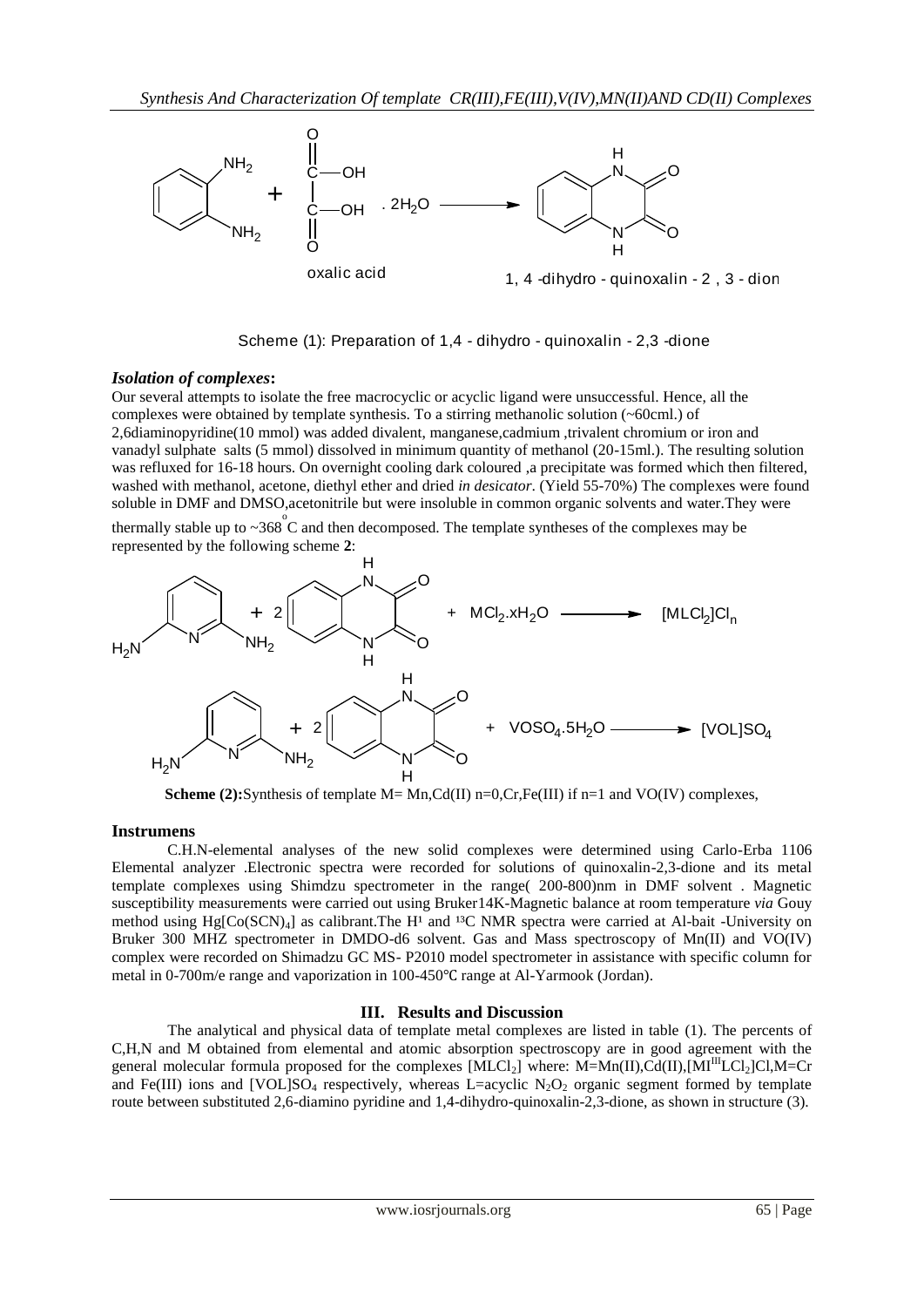| compound               | Colour       | $M.P^{\circ}C$ | $C\%$        | H%           | $N\%$       | $M\%$       |
|------------------------|--------------|----------------|--------------|--------------|-------------|-------------|
|                        |              |                | clac.(found) | Cal. (found) | calc(found) | calc(found) |
| [VOL]SO <sub>4</sub>   | Pale green   | 368            | 59.84        | 3.65         | 17.77       | 11.9        |
|                        |              |                | (58.77)      | (3.00)       | (16.99)     | (11.01)     |
| [MLCl2]                | Red          | 367d           | 47.99        | 2.55         | 17.99       | 12.12       |
|                        |              |                | (46.99)      | (2.33)       | (18.33)     | (10.01)     |
| [FeL Cl2]Cl            | <b>Brown</b> | 356d           | 50.00        | 4.11         | 17.11       | 10.37       |
|                        |              |                | (48.92)      | (3.22)       | (17.99)     | (11.90)     |
| [CdL Cl <sub>2</sub> ] | Pale         | 364d           | 53.46        | 2.55         | 17.00       | 15.44       |
|                        | yellow       |                | (52.88)      | (2.08)       | (18.33)     | (14.82)     |
| [ChC1 <sub>2</sub> ]Cl | White off    | 360d           | 48.59        | 4.21         | 19.1        | 14.42       |
|                        |              |                | (46.00)      | (3.70)       | (19.99)     | (14.97)     |

**Table (1)-** Physical properties and elemental analysis of the prepared metal complexes.

D=decomposed,calc.=calculated.

### **Mass spectra:**

The gass chromatograghy mass spectra of all complexes showed ES-mass molecular ions for  $Cr(III),Fe(III), Mn(II),Cd(II)$  and  $VO(IV)$  complexes at 555,560,523,587 and 549 respectively. The most abundant fragments with relatives isotopic abundances at  $m/e=557$  and  $561$  Cr and Fe(III)complexes respectively. The other fragments that close to base peak may be assigned to departure of  $SO_2$  gas and hydroxyl ions for VO(IV) complexes which were displayed in table  $2^{(14)}$  Figure(1).

| <b>Table(2)-GC-mass spectra of the template metal complexes.</b> |  |  |
|------------------------------------------------------------------|--|--|
|                                                                  |  |  |

| complex                              | Peak data             | Assignment peak                                |
|--------------------------------------|-----------------------|------------------------------------------------|
| [CrLC1,  Cl]                         | 555.5,520,449         | $*M^+$ , M-Cl, M-C <sub>4</sub> H <sub>6</sub> |
| [FeLCl <sub>2</sub> ]Cl              | 560,489,413           | $*M$ <sup>+</sup> ,M-Cl,M-2Cl                  |
| [MnLCl <sub>2</sub> ]                | 523,487.5,452         | $*M^+$ , M-Cl, M-C <sub>4</sub> H <sub>6</sub> |
| $\lceil$ CdLCl <sub>2</sub> $\rceil$ | 587, 545. 5, 510, 434 | $*M$ <sup>+</sup> ,M-Cl,M-2Cl                  |
| [VOL]SO <sub>4</sub>                 | 549,451               | $*M^+$ , M-SO <sub>4</sub>                     |

Where  $*$  refers to the molecular ion peak of the complex in gm./mole



Figure(1)-Mass spectrum of [VOL]SO<sub>4</sub>complex.

## *IR spectra:*

The preliminary identification of the acyclic metal template complexes has been obtained from its IR spectrum, which shows the absence of uncondensed functional groups –NH2 and C=O of 1.2-phenylenediamine and quinoxalin-2,3-dione(i.e., stretching modes of starting materials) and suggests the formation of the proposed acycle. The appearance of strong absorption band in the region  $1600-1650$  cm<sup>-1</sup> corresponds to  $v > C = N$ stretching frequency (where,  $v =$  frequency). A single sharp band observed for the ligand at 3300 cm-<sup>1</sup> corresponds to υN-H of secondary -CO-NH group, confirms the presence of lactam form corresponding to quinoxaline moiety.It was noted that a pair of bands are present in the spectrum of 2,6-diaminopyridine at 3200- 3400 cm<sup>-1</sup> corresponding to  $v(NH_2)$  but are absent in the infrared spectra of all the complexes<sup>(15)</sup>. Furthermore, no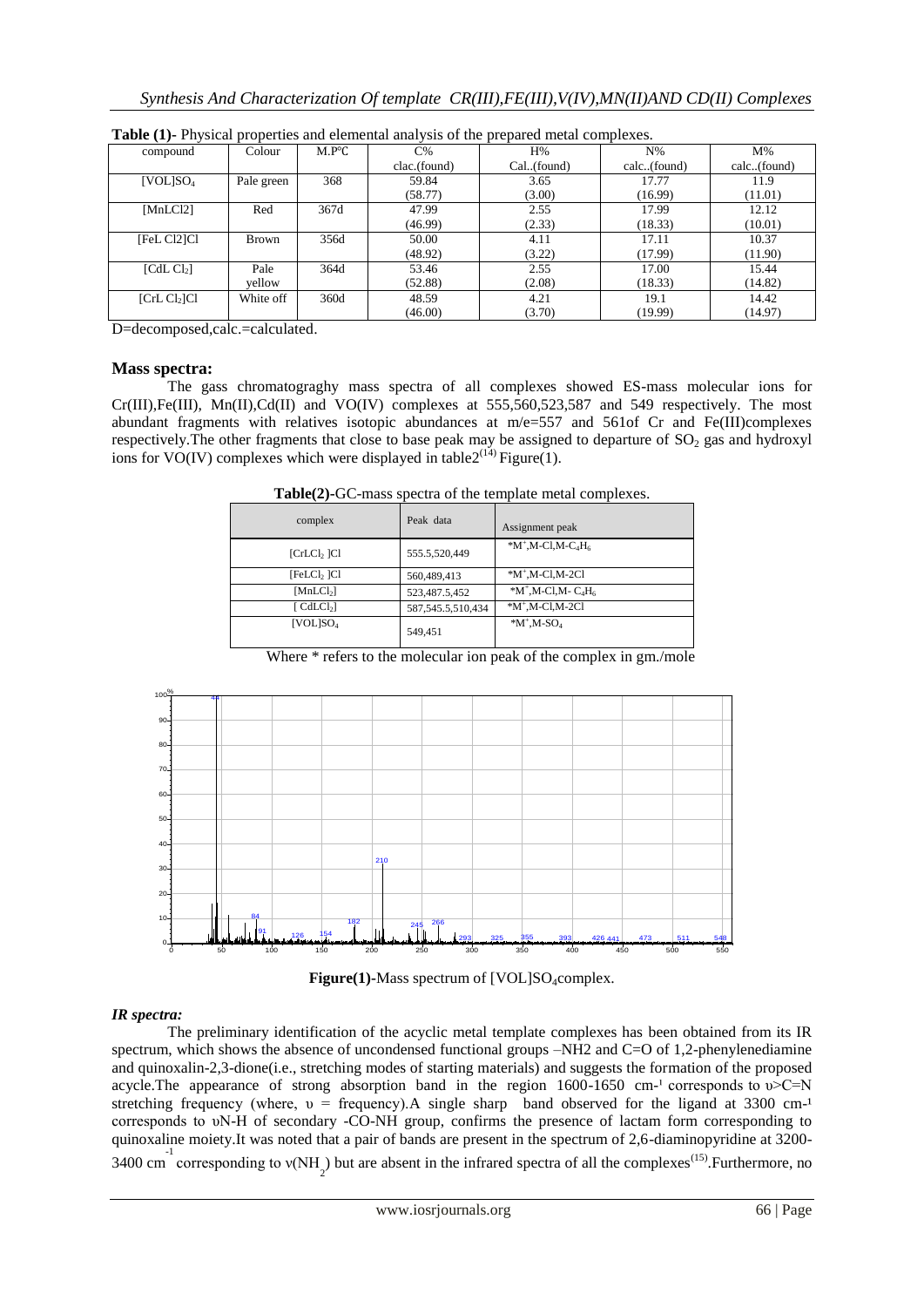strong absorption band was observed near 1685-1670 cm indicating the absence of  $>C=O$  of quinoxalin-2,3dione at 2-position,this confirms the condensation of carbonyl group of quinoxaline and amino groups of 2,6 diaminopyridine<sup>(10)</sup>, figure2. These results provide strong evidence for the formation of acyclic frame<sup>(14)</sup>. A strong absorption band in the region ~1595-1633 cm may be attributed to the C=N group<sup>(15)</sup>. The lower values in the wave numbers of  $v(C=N)$  may be explained on the basis of drift of lone pair density of azomethine nitrogen towards metal atom<sup>(1516)</sup>. The bands present at ~33050-2966 cm<sup>-1</sup> may be assigned due to v(C-H) vibrations of quinoxaline and pyridine moietyies. The bands present in the range ~1330-1100 cm<sup>-1</sup> are assigned due to  $v(C-N)$ vibration. The IR spectra of the complexes do not show any change in the pyridine ring vibrations and interestingly enough, it appears that in these complexes pyridine nitrogen does not take part in  $coordination<sup>(17)</sup>$ . Thus in the presence of metal salts, a quadridentate acyclic system is formed which coordinates through azomethine nitrogen and two oxygen atoms of  $-C=O$  positionized in 3position of lactam quinoxaline<sup>(17)</sup> of while pyridine nitrogen does not take part in coordination,figures3-5b. Moreover, the coordination through pyridine nitrogen does not take place, as it will result in the formation of unstable four membered rings. The far IR spectra show bands in the region ~550-490 and 444-422 cm<sup>-1</sup> corresponding to  $v(M-N)$  and M-O vibrations respectively<sup>(17)</sup>. As well as the tautomer's of in position 2 of quinoxaline ring between C=O and C=N- supports the coordination of organic moiety with appearance of strong bands at 1700-1710 cm-1.thus the acyclic tetra dentate ligand behaves as N<sub>2</sub>O<sub>2</sub>system.Theoxovanadium(IV)complexes show a band at around 980-950 cm -1which is assigned to the  $v(V=O)$  vibration<sup>(18)</sup>. The presence of ionic sulfategroups in the complexes are confirmed by the appearance of three bands at ca.  $1130-1135$ cm<sup>-1</sup>(v3), 955-960cm<sup>-1</sup>(v1) and60061 cm -1(ν4).The absence of a ν2 band and nonsplitting in the ν3 band indicate that the Td symmetry is retained  $(19)$ ,table3, Figures(3-6a and 5b).

| <b>Table</b> (9)-1 TIR absorptions of the Quinoxann-2, J-drone and its template metal complexes in 0 |                       |                   |                     |                           |  |
|------------------------------------------------------------------------------------------------------|-----------------------|-------------------|---------------------|---------------------------|--|
| Complex                                                                                              | $\nu$ NH $\nu$ C=O    | $v$ Ar – CH,      | $v \ M - N$ .       | Other bands               |  |
|                                                                                                      |                       | $(C-N)$           | $\upsilon$ M - O    |                           |  |
| Ouinoxalin-2,3-                                                                                      | $3350, 1685$ (s)      | 3050, 2962(m)     |                     | 790-895                   |  |
| dione                                                                                                | 1590(s)               | 1300(s)           |                     |                           |  |
| [VOL]SO <sub>4</sub>                                                                                 | $3150$ (m), $(1680 -$ | 3100(w)           | $500$ (m), $490(w)$ | 980-950(V=O) <sup>a</sup> |  |
|                                                                                                      | $1651$ (s) 1562       | 1150(s)           | $1130 - 1135^b$     | 960-950                   |  |
| $[MLCl_2]$                                                                                           | $3180(m)$ , $1705(s)$ | $3080-2890(w)$ ,  | $455$ (w),          | $390 - 340(w)$            |  |
|                                                                                                      | 1560(s)               | 1220(s)           | 477(m)              |                           |  |
| [FeLCl <sub>2</sub> ]Cl                                                                              | 3338, 1672 (s)        | $3100(w)$ ,       | $421(m)$ ,          | $288 - 322(w)$            |  |
|                                                                                                      | 1562                  | 1125(s)           | 469(w)              |                           |  |
| [CdLC1 <sub>2</sub> ]                                                                                | $3200$ (br.)          | 3050(w)           | 440,550(m)          | 329,278(w)                |  |
|                                                                                                      | 1678, 1630            | 1121(s)           |                     |                           |  |
| [CrLCl <sub>2</sub> ]Cl                                                                              | 3177(m.)              | $3028 - 2966$ (m) | 498(w)              | 366,278(w)                |  |
|                                                                                                      | $1670(s)$ , $1530(m)$ | 1280(m)           | 435(w)              |                           |  |

**Table (3)** FTIR absorptions of the Quinoxalin-2,3-dione and its template metal complexes in v. 1

s=strong,m=medium,br.=broad,w=weak,a,b=vibrational modes of sulphate and vanadyl groups.

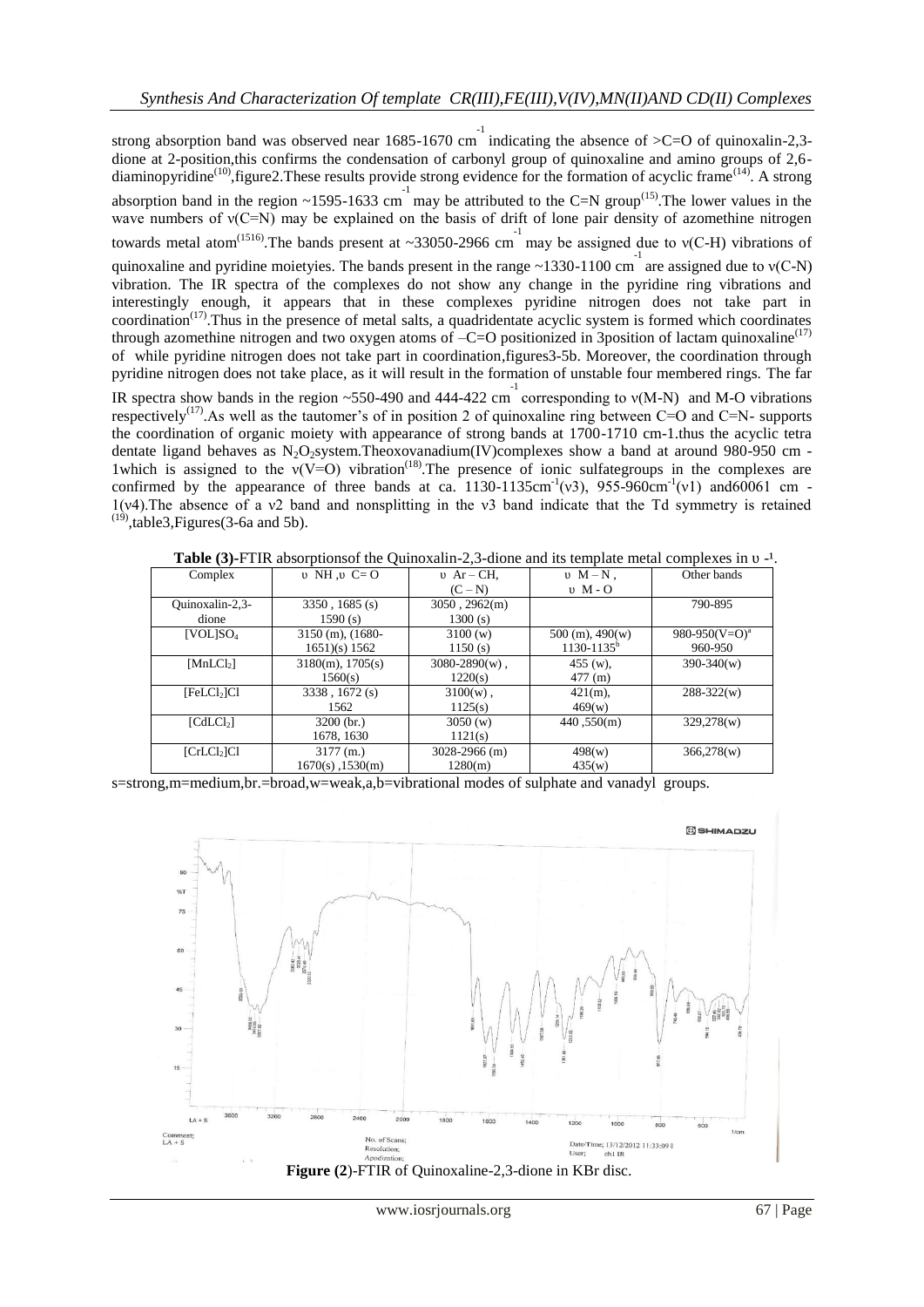









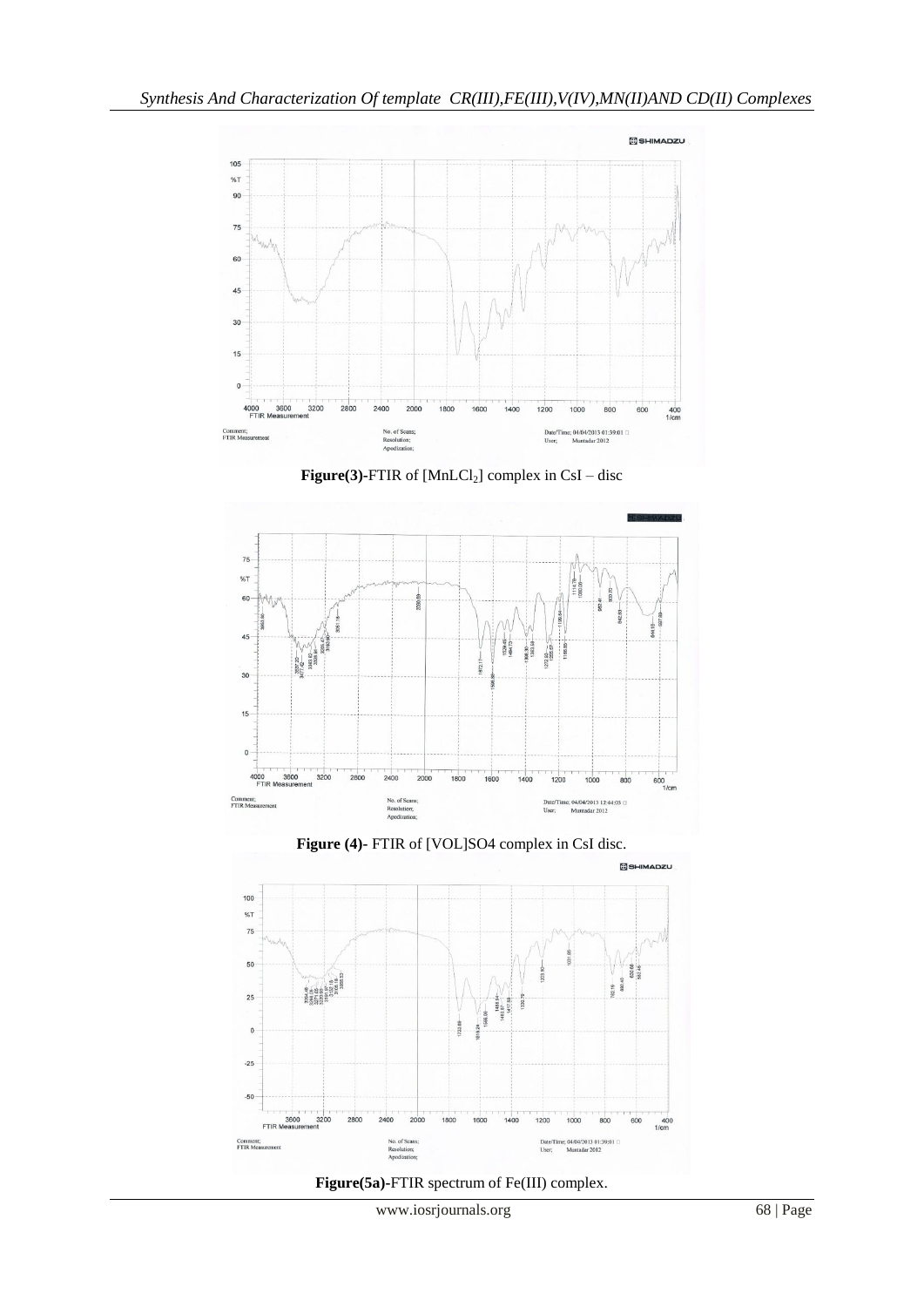

 **Figure(5b)-**Far IR spectrum of Fe(III) complex in CsI disc

## <sup>1</sup>H & C<sup>13</sup> NMR spectra:

The  $HNNR$  spectrum of quinoxalin-2,3-dione in d6-DMSO solvent, figure(6) shows singlet absorption in the region  $\delta$ 411.10ppm ( $\delta$ =chemical shift) and a multiple one at  $\delta$  6.7-8.00ppm corresponding to –NH and deshielded Ar-H protons respectively. As well as the figure 7 of 13 C NMR agree with the expected absorptions of C=O and C-N and C=C with equivalent C8 carbon atoms<sup>(20)</sup>. The  $H$  NMR spectrum of [CdL] complex, figure(8) shows a multiple signals observed at  $\delta$  6.5-7.33ppm that may be attributed to Ar-H and quinoxaline integrated with protons16,and 5.7-6.5ppm which may be assigned to Py-H.However,the deshielded chemical mshift in the region 8.62 ppm with area of 2NH- supporting the lactam form of benzopyrazine in the formed complexes.



**Figure** (6)-<sup>1</sup>H NMR of 1,4-dihydro-quinoxalin-2,3-dione in DMSO-d6.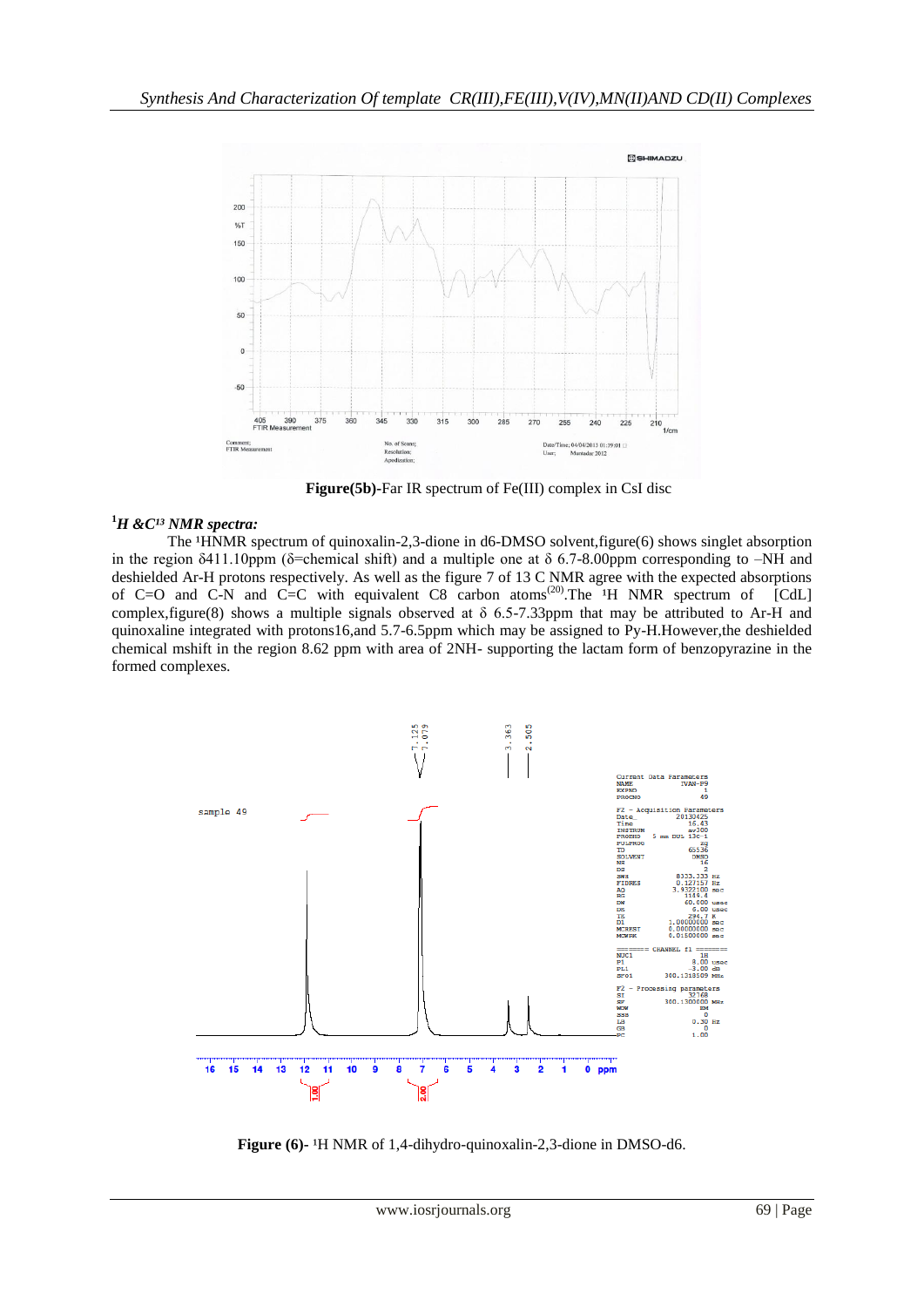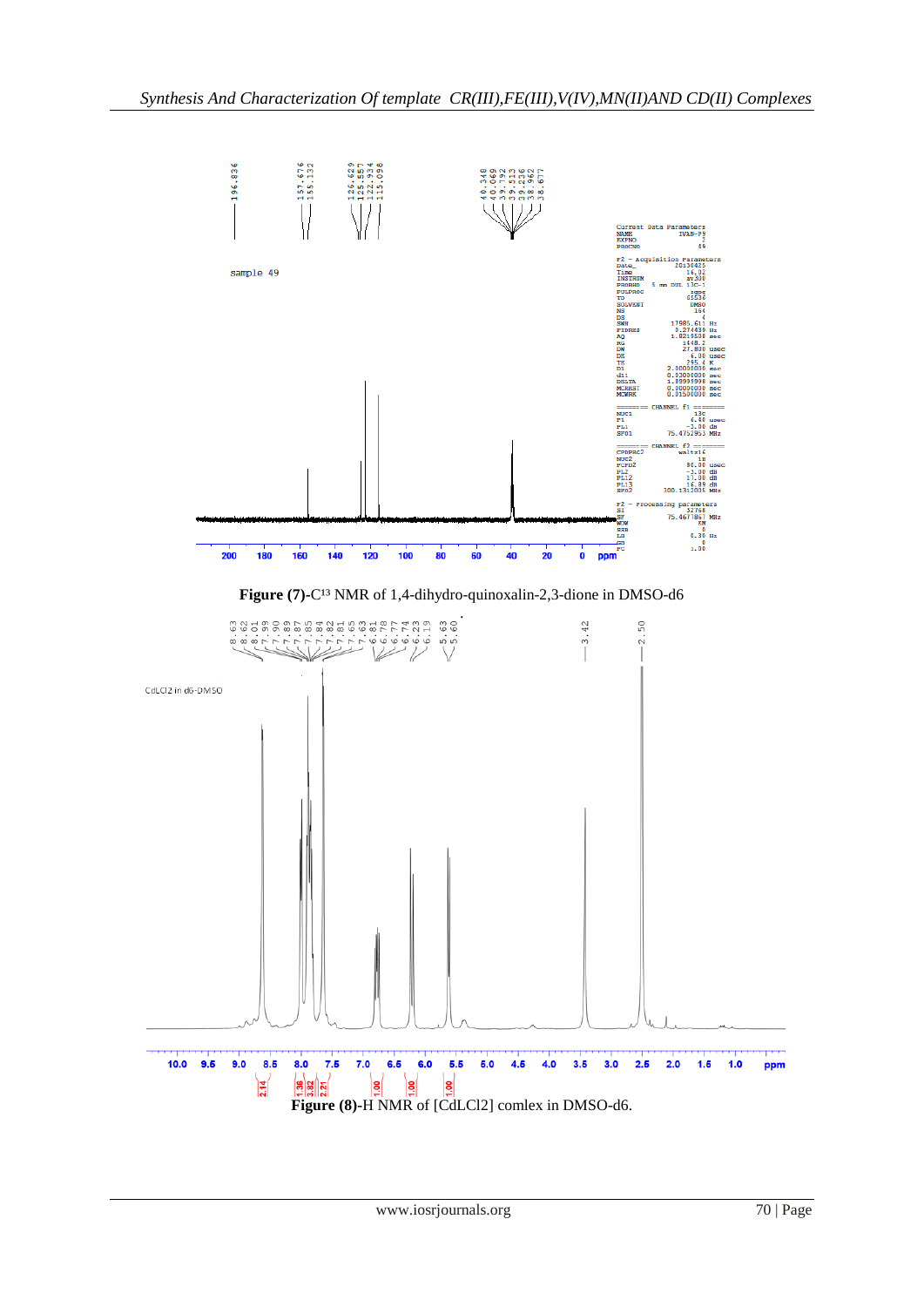## **Magnetic Moment and UV.Visible Spectra:**

The quinoxalin-2,3-dione solution in methanol exhibits two absorptions at 36101 and 31446.5cm<sup>-1</sup> that are characteristic of ligand field  $(\pi \rightarrow \pi^*)$  transitions respectively of C=N,C=O and C=C groupsfigure(9)<sup>(10,12)</sup>. The electronic spectra and magnetic measurements were recorded in order to obtain information in table(4) about the geometry of the complexes .The nature of the ligand field around the metal ion has been deduced from the electronic spectra. The electronic spectrum of the [VO(L]SO4 complex was recorded in DMF. It exhibits bands at 17980,23550,and 36288 cm-<sup>1</sup>, which are assignable to transitions <sup>2</sup>B2 $\rightarrow$ <sup>2</sup>E (v 1),  ${}^{2}B_{2} \rightarrow {}^{2}B_{1}(\nu 2)$ , and  ${}^{2}B_{2} \rightarrow {}^{2}A_{1}(\nu 3)$ , respectively<sup>(21)</sup>. The geometry of the five coordinated mononuclear complex can be described in terms of a trigonal bipyramid distorted towards a tetragonal pyramid. The value of the magnetic moment for this complex is 1.720 B.M. It Indicates presence of one unpaired electron in VO(II) complex<sup>(22)</sup>. The electronic The complexes also show the band in the region 40800cm<sup>-1</sup> due to a charge transfer transition,figure10.The magnetic moment of Cr(II) complex was 3.34BM corresponds to an octahedral geometry of d<sup>3</sup> configuration, and its solution in DMF showed two spin- allowed transitions in the 22340(10Dq)and 26780cm<sup>-1</sup> regions which may be assigned to  $A_2g^4 \rightarrow T_2g^4$  and  $A_2g^4 \rightarrow T_1g^4$  transitions respectively ,which agree well with peaks of octahedral geometry around Cr(III) ion.TheMn(II) complex exhibits forbidden-spin absorptions in the regions19669–19607 cm*<sup>−</sup>*<sup>1</sup> and 21799–21734 cm*<sup>−</sup>*<sup>1</sup> assigned to  ${}^6A_1g_1(F) \rightarrow T_2^4g(F)$  (*v*1) and  ${}^6A_1g_1(F) \rightarrow T^4g(v^2)$  transitions, respectively, which suggests octahedral geometry around the Mn(II) ion<sup>(22)</sup>. The UV-visible spectra of iron(III) complex in DMF solutions displays22669, 21913,33350 cm<sup>-1</sup>assignable to metal to ligand charge transfer and  ${}^{6}A_{1}g_{1}(F) \rightarrow E^{4}g$  (F) transitions respectively, figur11, which remarkably favors octahedral geometry around iron ions(III)<sup>(22-23)</sup>. The magnetic moment values for iron complex 5.33  $\text{B.M}^{(23)}$ . In contrast, the orange solution of Cd(II) complex in DMF shows high intensity peaks at 312250 and 27027 cm<sup>-1</sup>, which are assignable to ligand field ( $\pi \rightarrow \pi^*$ ,  $n \rightarrow \pi^*$ ) and LMCT transitions<sup> $(22,24)$ </sup>. The molar conductance values of the synthesized template complexes with the mentioned metal ions under investigation were determined using 10<sup>-3</sup>M DMF solvent, as shown in Table 3 are in the range of 60,77 and 84 ohm<sup>-1</sup> cm<sup>2</sup> mol.<sup>-1</sup> for Cr,Fe(III) and VOL complexes indicating the electrolytic behavior in 1:1 ratio and confirming the expected formula<sup> $(25)$ </sup>. The molar conductance of MnL,CdL complexes in DMF lie in the range 18-23 ohm<sup>-1</sup>.cm<sup>2</sup>.mol<sup>-1</sup> these values support the absence of chloride ions in the counter structure of the prepared complexes<sup>(26-27)</sup>.

| complex                   | $v^{1}$ (cm <sup>-1</sup> )   | $\Lambda_{m}$ | $\mu_{\text{eff}}(B.M)$ | Geometry          |
|---------------------------|-------------------------------|---------------|-------------------------|-------------------|
| Quinoxaline-2,3-<br>dione | 36101, 31446.5                |               |                         |                   |
| CrL                       | 18739(10Dq), 27770            | 60            | 3.55                    | Oh.               |
| FeL                       | 22669, 21913, 33350           | 77            | 5.33                    | Oh.               |
| MnL                       | 27900,30450                   | 23            | 5.04                    | Oh.               |
| <b>VOL</b>                | 17980,23550,36288,40000(C.T.) | 84            | 1.70                    | Square<br>pyramid |
| CdL                       | 312250,27027                  | 18<br>.       | 0                       | Oh.               |

Table-(4)-Electronic spectra v<sup>1-</sup> (cm<sup>-1</sup>),molar conductance and magnetic moments of the prepared complexes

sh=shoulder, a= charge transfer, m= molar conductance in ohm $^{-1}$  cm<sup>2</sup> mol<sup>-1</sup>.inDMF.



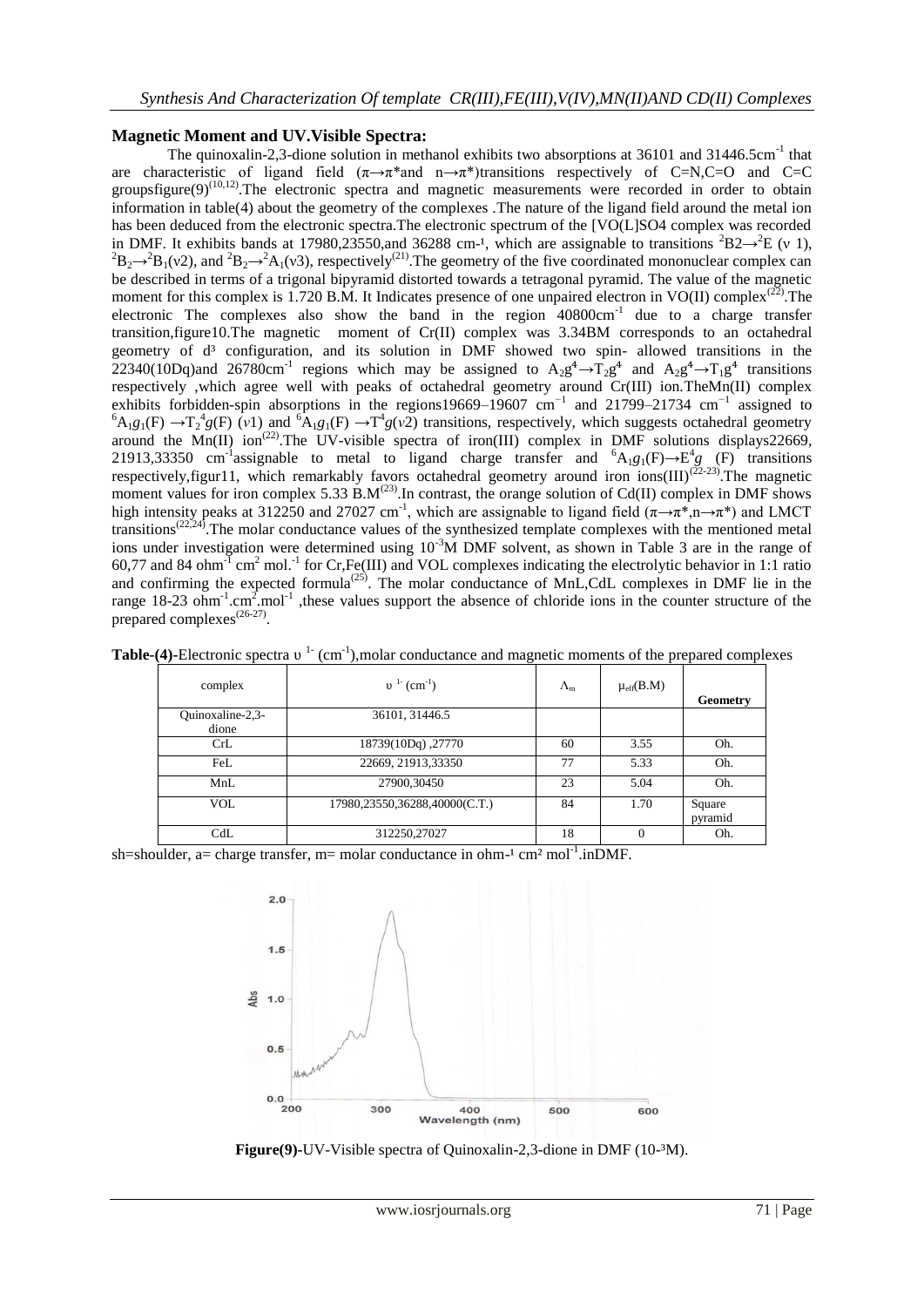





**Figure (11)-UV-Visible spectrum of [FeLCl<sub>2</sub>]Cl complex in DMF.** 

## **IV. Conclusion**

From the previous data [elemental analysis, molar conductance measurements infrared, electronic absorption ,NMR spectra, GC-mass spectra and magnetic susceptibilities, we can propose the following stereo chemical structures for the synthesized template metal complexes, as shown in schemes 3-5:



**Scheme(3**):structures of Mn(II) and Cd(II) complexes



**Scheme (4):** Preparation of Template vanadyl (IV) cmplex